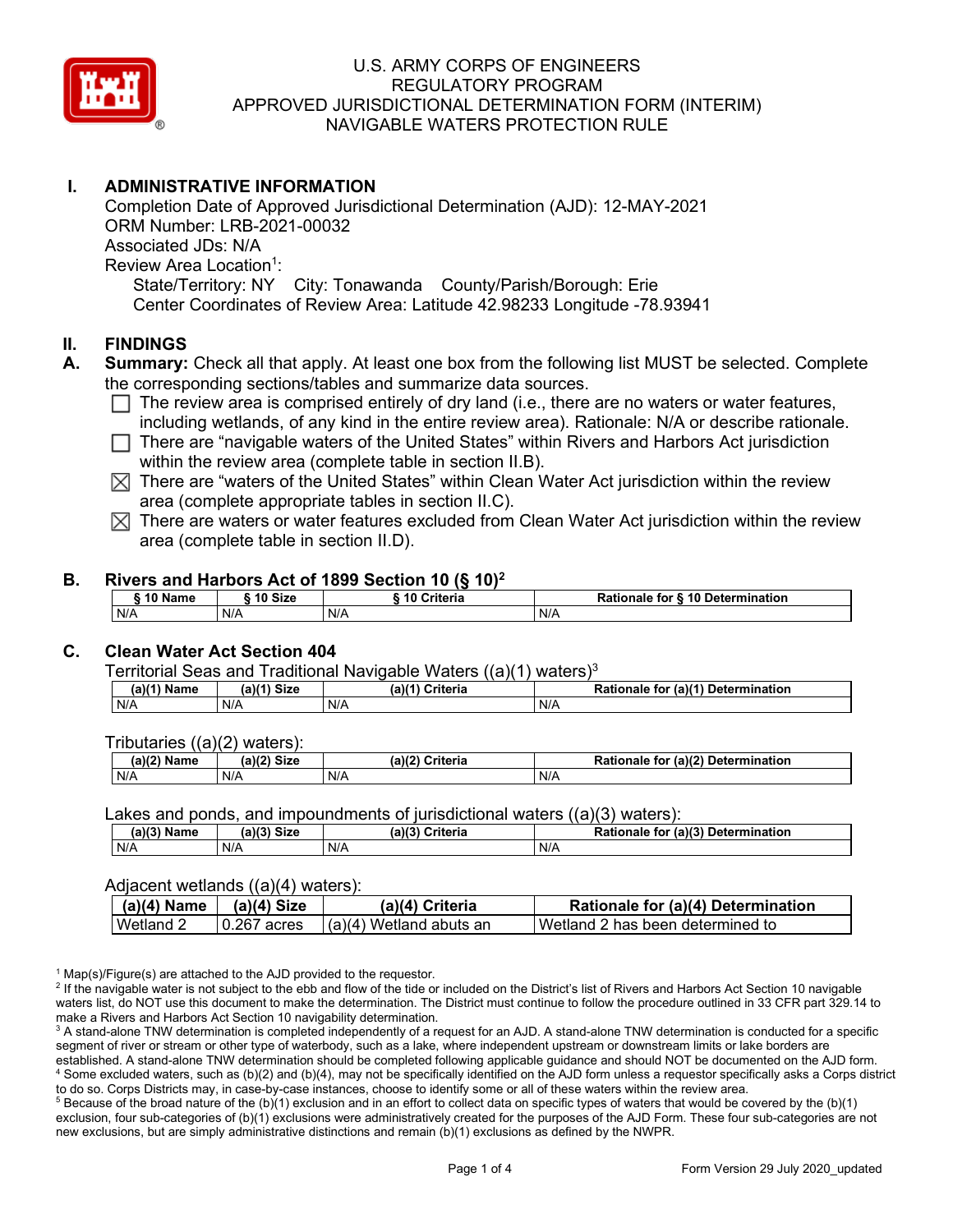

| $(a)(1)-(a)(3)$ water | physically but the Niagara River. Only a<br>small portion of Wetland 2 is located within<br>the subject parcel. However, observations<br>from onsite to the adjacent offsite parcel<br>show that Wetland 2 extends offsite to the<br>north and then west into the Niagara River.<br>Wetland 2 is located at the toe of slope of a<br>capped landfill. Based on site observations,<br>Phragmites and willow trees were observed<br>at the toe of slope from the onsite portion to<br>the Niagara River. A review of imagery<br>shows consistent vegetation from the onsite<br>portion, north approximately 2000 feet and<br>then west approximately 700 feet to the<br>Niagara River. In addition, the USGS Quad<br>and NWI show an intermittent tributary<br>flowing offsite from the east into Wetland 2 |
|-----------------------|-----------------------------------------------------------------------------------------------------------------------------------------------------------------------------------------------------------------------------------------------------------------------------------------------------------------------------------------------------------------------------------------------------------------------------------------------------------------------------------------------------------------------------------------------------------------------------------------------------------------------------------------------------------------------------------------------------------------------------------------------------------------------------------------------------------|
|                       | and continuing to the Niagara River. This<br>helps demonstrate that there is sufficient<br>hydrology to meet wetland criteria                                                                                                                                                                                                                                                                                                                                                                                                                                                                                                                                                                                                                                                                             |
|                       | throughout. Based on site observations, the<br>continuing offsite observations, and aerial,<br>USGS Quad, and NWI confirmation, it has<br>been determined Wetland 2 physically abuts                                                                                                                                                                                                                                                                                                                                                                                                                                                                                                                                                                                                                      |
|                       | the Niagara River.                                                                                                                                                                                                                                                                                                                                                                                                                                                                                                                                                                                                                                                                                                                                                                                        |

# **D. Excluded Waters or Features**

Excluded waters  $((b)(1) - (b)(12))^4$ :

| <b>Exclusion</b><br>Name | <b>Exclusion</b><br><b>Size</b> | Exclusion <sup>5</sup>                                                                                                                                                         | <b>Rationale for Exclusion Determination</b>                                                                                                                                                                                                                                                                                                                                                                                                                                                                                                               |
|--------------------------|---------------------------------|--------------------------------------------------------------------------------------------------------------------------------------------------------------------------------|------------------------------------------------------------------------------------------------------------------------------------------------------------------------------------------------------------------------------------------------------------------------------------------------------------------------------------------------------------------------------------------------------------------------------------------------------------------------------------------------------------------------------------------------------------|
| Wetland 1                | $0.058$ acres                   | (b)(10) Stormwater control<br>feature constructed or<br>excavated in upland or in a<br>non-jurisdictional water to<br>convey, treat, infiltrate, or<br>store stormwater runoff | Wetland 1 was observed to be a constructed<br>stormwater pond. The wetland was<br>observed to be linear in shape, excavated<br>approximately 10 feet below existing grade,<br>lined with rip rap, surrounded by a chain link<br>fence, and had an outlet feature which was<br>located a few feet above the observed water<br>level. It appeared that the feature was<br>constructed for the purpose of storing<br>stormwater for the now defunct industrial<br>operations that once occurred onsite. Down<br>gradient from the outlet structure a concrete |

 $1$  Map(s)/Figure(s) are attached to the AJD provided to the requestor.

<sup>5</sup> Because of the broad nature of the (b)(1) exclusion and in an effort to collect data on specific types of waters that would be covered by the (b)(1) exclusion, four sub-categories of (b)(1) exclusions were administratively created for the purposes of the AJD Form. These four sub-categories are not new exclusions, but are simply administrative distinctions and remain (b)(1) exclusions as defined by the NWPR.

<sup>&</sup>lt;sup>2</sup> If the navigable water is not subject to the ebb and flow of the tide or included on the District's list of Rivers and Harbors Act Section 10 navigable waters list, do NOT use this document to make the determination. The District must continue to follow the procedure outlined in 33 CFR part 329.14 to make a Rivers and Harbors Act Section 10 navigability determination.

<sup>&</sup>lt;sup>3</sup> A stand-alone TNW determination is completed independently of a request for an AJD. A stand-alone TNW determination is conducted for a specific segment of river or stream or other type of waterbody, such as a lake, where independent upstream or downstream limits or lake borders are established. A stand-alone TNW determination should be completed following applicable guidance and should NOT be documented on the AJD form. <sup>4</sup> Some excluded waters, such as (b)(2) and (b)(4), may not be specifically identified on the AJD form unless a requestor specifically asks a Corps district to do so. Corps Districts may, in case-by-case instances, choose to identify some or all of these waters within the review area.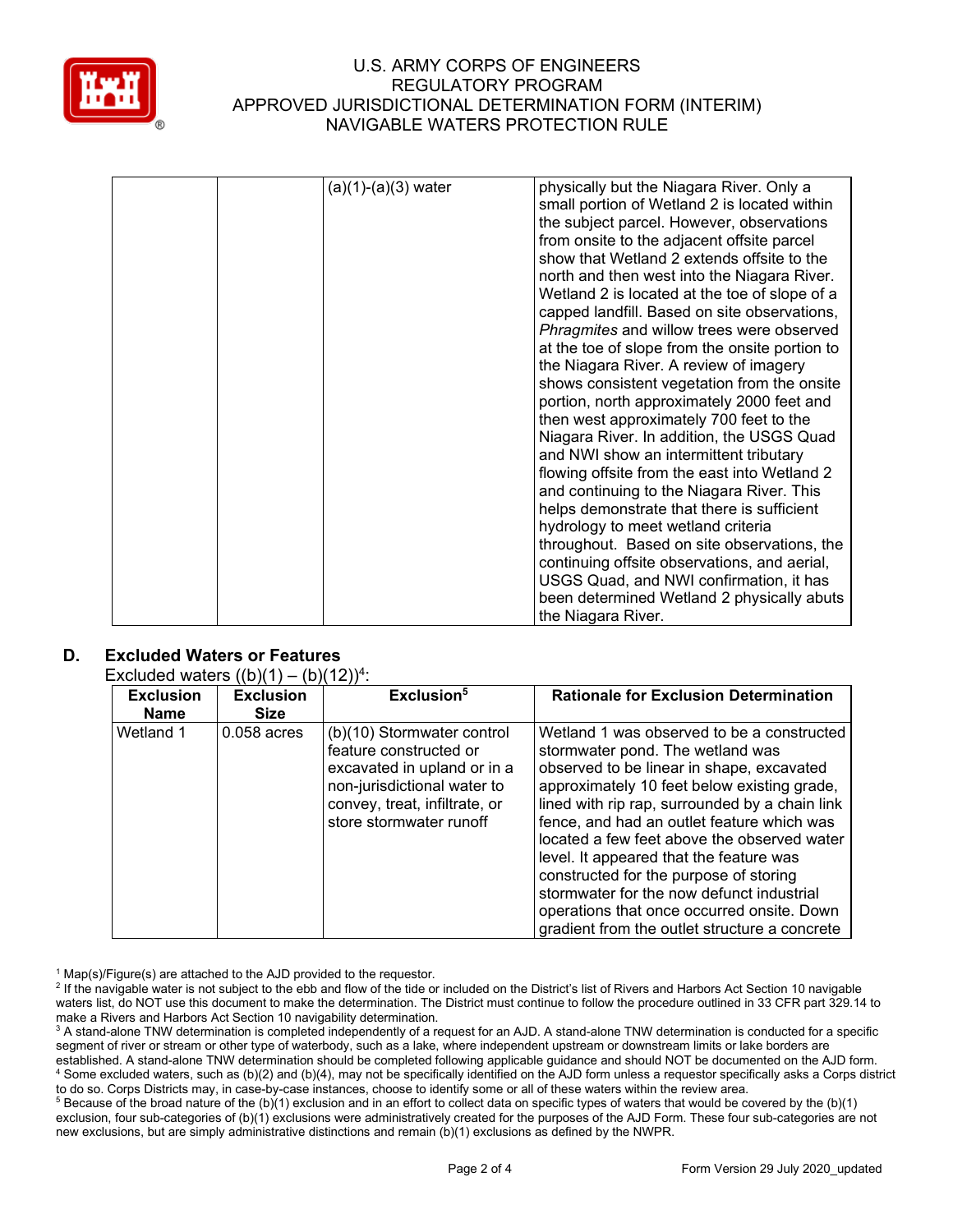

|  | flume and sheet pile were observed that<br>also appeared associated with the<br>stormwater feature identified as Wetland 1.<br>No streams or linear features were observed<br>connected to Wetland 1. A review of the<br>Buffalo West USGS Quad confirmed the<br>absence of onsite channels. Therefore,<br>Wetland 1 is not an impoundment of a<br>tributary. The area had been historically<br>operated as an industrial site since the early<br>20th century. Since this is the only wetland<br>observed in the vicinity and aerial imagery<br>was not readily available prior to the mid-<br>20 <sup>th</sup> century it has been determined that<br>Wetland 1 was constructed in uplands.<br>Based upon the above, it has been<br>determined that Wetland 1 is a stormwater<br>control feature constructed in uplands to<br>store/treat stormwater. |
|--|---------------------------------------------------------------------------------------------------------------------------------------------------------------------------------------------------------------------------------------------------------------------------------------------------------------------------------------------------------------------------------------------------------------------------------------------------------------------------------------------------------------------------------------------------------------------------------------------------------------------------------------------------------------------------------------------------------------------------------------------------------------------------------------------------------------------------------------------------------|
|--|---------------------------------------------------------------------------------------------------------------------------------------------------------------------------------------------------------------------------------------------------------------------------------------------------------------------------------------------------------------------------------------------------------------------------------------------------------------------------------------------------------------------------------------------------------------------------------------------------------------------------------------------------------------------------------------------------------------------------------------------------------------------------------------------------------------------------------------------------------|

# **III. SUPPORTING INFORMATION**

- **A. Select/enter all resources** that were used to aid in this determination and attach data/maps to this document and/or references/citations in the administrative record, as appropriate.
	- **\_\_X** Information submitted by, or on behalf of, the applicant/consultant: *Report Summarizing the Results of a Wetland Delineation Survey of 4002 & 4100 River Road, Town of Tonawanda, Erie County, New York, prepared for Arthur Kwitchoff, prepared by Earth Dimensions, Inc., December 17, 2020.*

This information *is* sufficient for purposes of this AJD.

Rationale: *N/A*

- **\_\_\_** Data sheets prepared by the Corps: *Title(s) and/or date(s).*
- **\_\_\_** Photographs: *(NA, aerial, other, aerial and other) Title(s) and/or date(s).*
- **\_\_X** Corps Site visit(s) conducted on: *May 5, 2021.*
- **\_\_\_** Previous Jurisdictional Determinations (AJDs or PJDs): *ORM Number(s) and date(s).*
- **\_\_\_** Antecedent Precipitation Tool: *provide detailed discussion in Section III.B.*
- **\_\_\_** USDA NRCS Soil Survey: *Title(s) and/or date(s).*
- **\_\_X** USFWS NWI maps: *Erie County, NY.*
- **\_\_X** USGS topographic maps: *Buffalo West 7.5 min.*

#### **Other data sources used to aid in this determination:**

| Data<br>(select)<br>∟Source | Name<br>l other relevant information<br>and<br>and/or<br>date |
|-----------------------------|---------------------------------------------------------------|
| ۱۱۴ ص<br>Sources<br>uouo    | N/A                                                           |

 $1$  Map(s)/Figure(s) are attached to the AJD provided to the requestor.

<sup>2</sup> If the navigable water is not subject to the ebb and flow of the tide or included on the District's list of Rivers and Harbors Act Section 10 navigable waters list, do NOT use this document to make the determination. The District must continue to follow the procedure outlined in 33 CFR part 329.14 to make a Rivers and Harbors Act Section 10 navigability determination.

<sup>3</sup> A stand-alone TNW determination is completed independently of a request for an AJD. A stand-alone TNW determination is conducted for a specific segment of river or stream or other type of waterbody, such as a lake, where independent upstream or downstream limits or lake borders are established. A stand-alone TNW determination should be completed following applicable guidance and should NOT be documented on the AJD form. <sup>4</sup> Some excluded waters, such as (b)(2) and (b)(4), may not be specifically identified on the AJD form unless a requestor specifically asks a Corps district to do so. Corps Districts may, in case-by-case instances, choose to identify some or all of these waters within the review area.

 $5$  Because of the broad nature of the (b)(1) exclusion and in an effort to collect data on specific types of waters that would be covered by the (b)(1) exclusion, four sub-categories of (b)(1) exclusions were administratively created for the purposes of the AJD Form. These four sub-categories are not new exclusions, but are simply administrative distinctions and remain (b)(1) exclusions as defined by the NWPR.